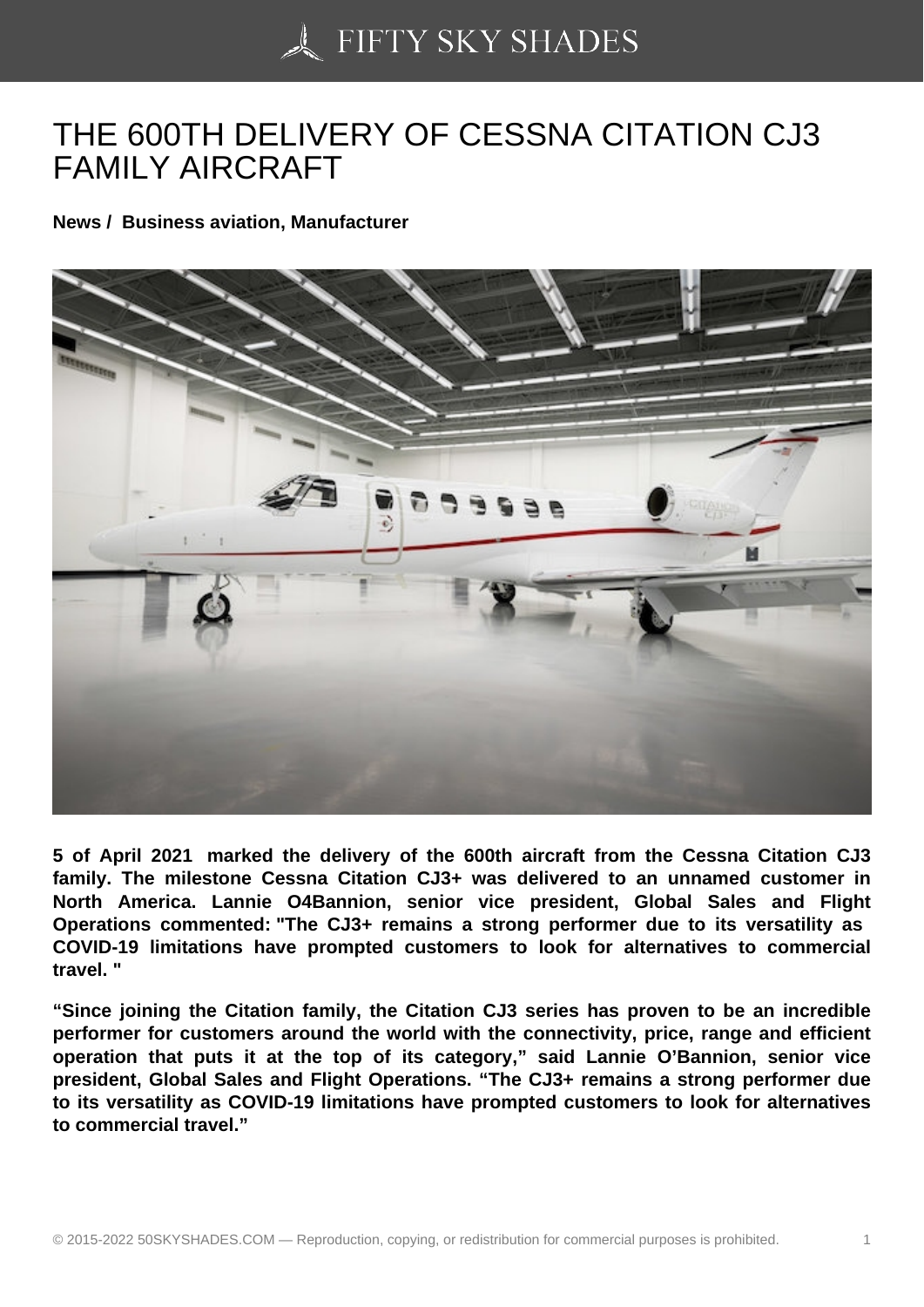**This aircraft features a fresh air system to keep cabin air clean, bringing fresh air from outside into the aircraft through the engines. The engines compress and heat the air eliminating pathogens and germs. The air is then cooled and enters the cabin as cold or warm air, depending on passenger preference.**

**The Citation CJ3+ boasts the latest technology in the cabin and cockpit providing both unrivalled comfort and productivity for passengers, and intuitive, efficient operation for either single-pilot operation – perfect for owner-operators – or traditional two-pilot operations.** 

## **About the Citation CJ3+**

The single-pilot Citation CJ3+ delivers exceptional performance, G3000 avionics and high-speed internet capabilities. Best-in-class acquisition and operating costs, seating for nine passengers, and up to 1,000 lb of baggage capacity make the CJ3+ the ultimate utility player.

With a range of up to 2,040 nautical miles, the Citation CJ3+ is perfectly suited for the light jet market segment and can fly single-pilot and up to four passengers nonstop from Washington, D.C. to Mexico City; from London to Moscow; from Shanghai to Bangkok; or from Lima to São Paulo.

Designed to provide the most efficient flight profile by minimizing fuel costs and environmental impact, the Citation CJ3+ burns, on average, 10 percent less fuel and costs 5 percent less in maintenance per flight hour versus other aircraft in the light jet segment.

## **Leading the light jet segment**

Cessna Citations continue to lead this segment, with more than 5,000 light jets delivered throughout the world, offering customers the broadest range of products on the market. From the popular entry level Cessna Citation M2, to the efficiency and comfort of the CJ3+ and the newly introduced CJ4 Gen2, Textron Aviation's Citation family of light business jets has evolved to offer a range of capabilities, systems and options unmatched in its class.